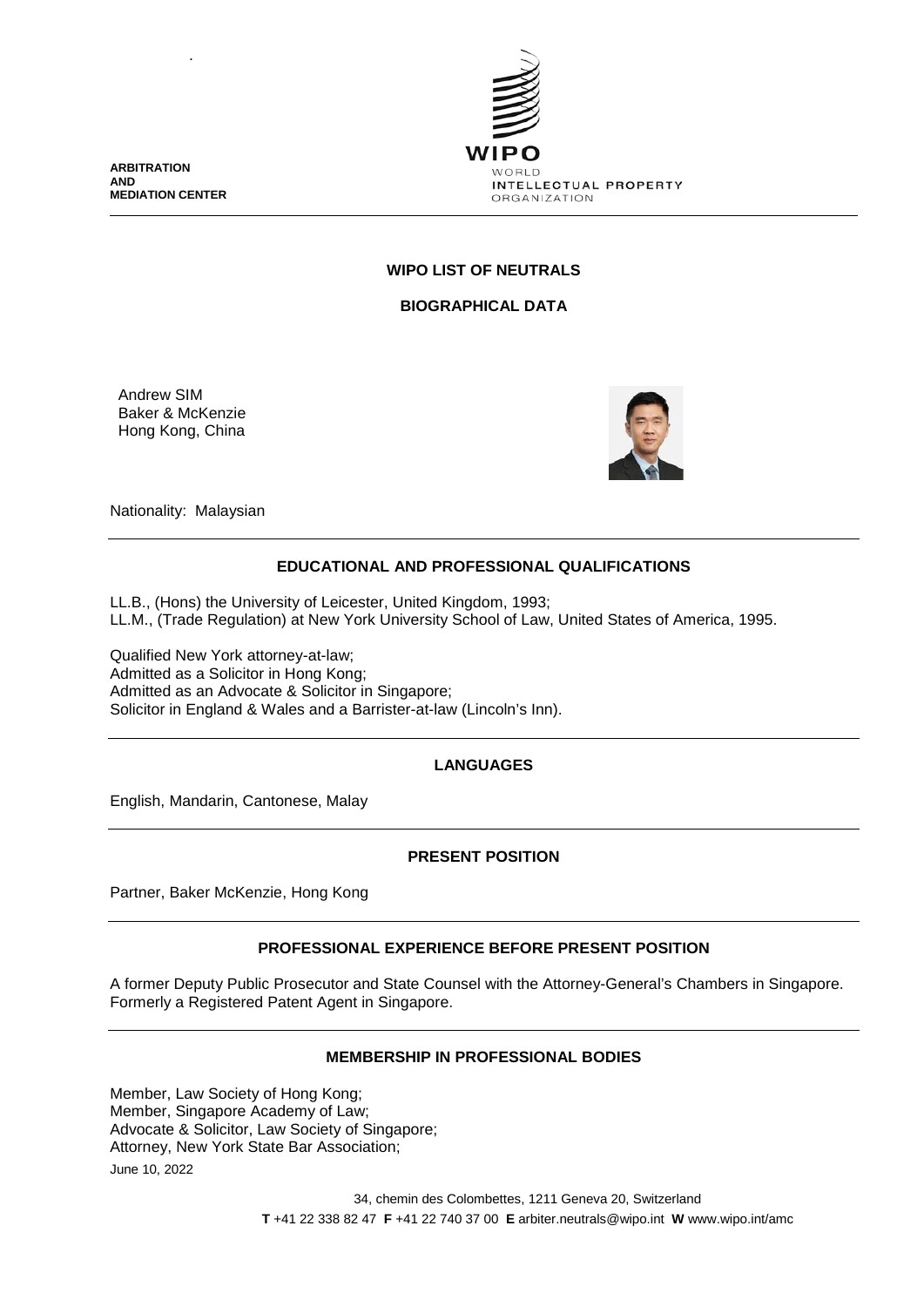Barrister, Lincoln's Inn; Solicitor, Law Society of England & Wales.

## **AREAS OF SPECIALIZATION**

Intellectual Property; Technology; Enforcement and Anti-piracy Investigations, and Complaints; Commercial Transactions; Brand Enforcement & Management; Copyright; IP Disputes & Transactions; Patent Litigation & Prosecution; Tax Optimized IP.

### **EXPERIENCE IN INTELLECTUAL PROPERTY**

Partner in Baker McKenzie's Hong Kong office and a member of the Firm's Intellectual Property and Technology Practice Group, leading the IP enforcement and litigation practice for Hong Kong.

Global Chair of the Plant Variety Rights Practice, which includes registration and enforcement of plant breeders' rights. Also heads the Food and Beverage ("F&B") Industry Practice Group in the Greater China region and advises on all F&B related areas, including consumer, regulatory, food safety, advertisements, franchising, as well as internet laws and regulations.

As the past Office Lead for Consumer Goods and Retail Industry in the Firm's Beijing Office, has experience in product recall, consumer complaints, franchise registration, product quality issues, and breaches of advertiser regulations.

Practice also focuses on IP protection and enforcement in Hong Kong and China, including assisting clients in strategizing their IP rights, directing anti-counterfeiting operations as well as providing advice on licensing, commercial IP issues and agreements. Practice also includes domain name, Internet, and technology laws.

Below are some of his representative matters:

- Advised Starbucks Corporation on its partnership agreement with a Chinese leading food and beverage producer, Tingyi Holding Corp., to manufacture and expand the distribution of Starbucks's ready-to-drink products throughout China.
- Acted for an American fruit breeder in filing an administrative complaint successfully and obtaining the first punishment decision under the PRC Seed Law.
- Assisted Hasbro in securing their first successful IP infringement lawsuit in Guangzhou.
- Assisted Givenchy in obtaining its first well-known trademark recognition in the PRC Trademark Review and Adjudication Board.
- Assisted Moet Hennessy in securing its first successful trademark infringement lawsuit in relation to its 3-D bottle mark in Shandong province.
- Acted for OSIM International in defending the design patent invalidation action and securing a successful design patent infringement lawsuit against a Chinese infringer in respect of a massage chair product.
- Conducted a successful raid action for Vitasoy in Guangdong Province of China, in which lemon tea drink products and packaging boxes were confiscated. This is Vitasoy's first IP enforcement action in China.